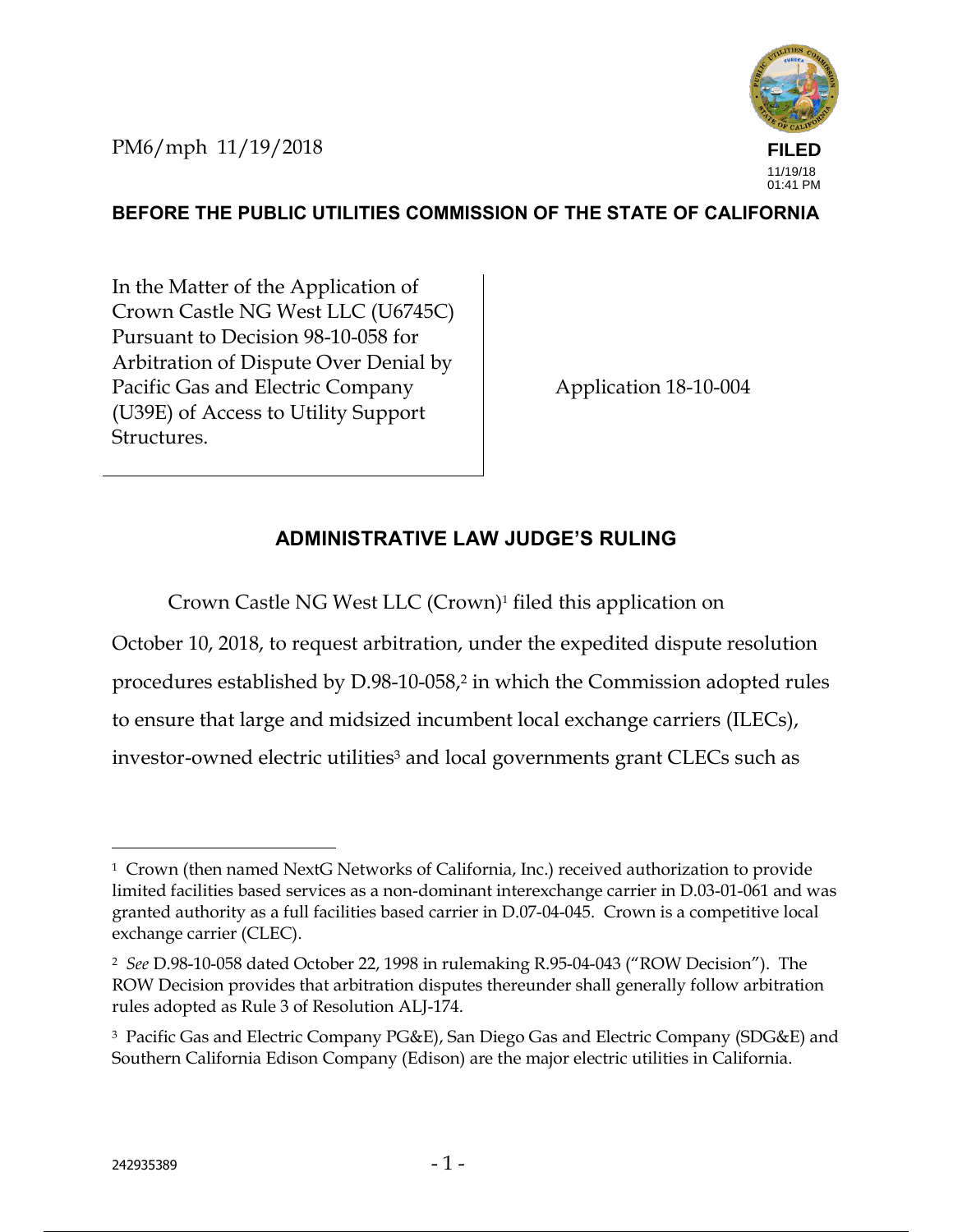Crown, nondiscriminatory access to poles, ducts, conduits and rights-of-way (ROW).

 The parties filed a Joint Statement of Unresolved Issues dated October 29, 2018.<sup>4</sup>

 As provided in ALJ-174, an initial arbitration meeting was held on October 30, 2018 with the Administrative Law Judge assigned as arbitrator (ALJ arbitrator). Immediately after the initial arbitration meeting, the parties met, conferred and jointly provided the ALJ arbitrator with proposed mutually agreeable arbitration dates by email.5 An arbitration hearing is now set for November 28 – 29, 2018.

Documentation for the Arbitration Hearing

The parties have not yet provided the ALJ arbitrator with their proposed agreement as required in paragraph IX "Expedited Dispute Resolution Procedures" of Appendix A to the ROW Decision and subsection c of Rule 3.3 under ALJ-174.

The parties are ordered to meet and confer (telephonically or in person) before the arbitration hearing, to prepare the agreement language. As provided in the ROW Decision procedures and Rule 3.6 under ALJ-174, the parties are to prepare a single-text "mark-up" document containing the language upon which

<sup>-</sup><sup>4</sup> *See* The ROW decision requires a revised arbitration statement, which is referred to as a Revised Statement of Unresolved Issues in ALJ 174 - Rule 3.8.

<sup>&</sup>lt;sup>5</sup> The ROW Decision requires that arbitration hearings be conducted within 25-27 days after the application is filed and ALJ-174 rule 3.9 requires that the arbitration be held within 10 days after the Response is filed. However, the Commission's Rules provide that parties may make a motion for extension of time orally, by email or by letter to the ALJ. The email is deemed a Motion for Extension of Time. *See* Commission Rule 11.6. In addition, ALJ 174 rule 3.14 gives the arbitrator authority to change the arbitration schedule.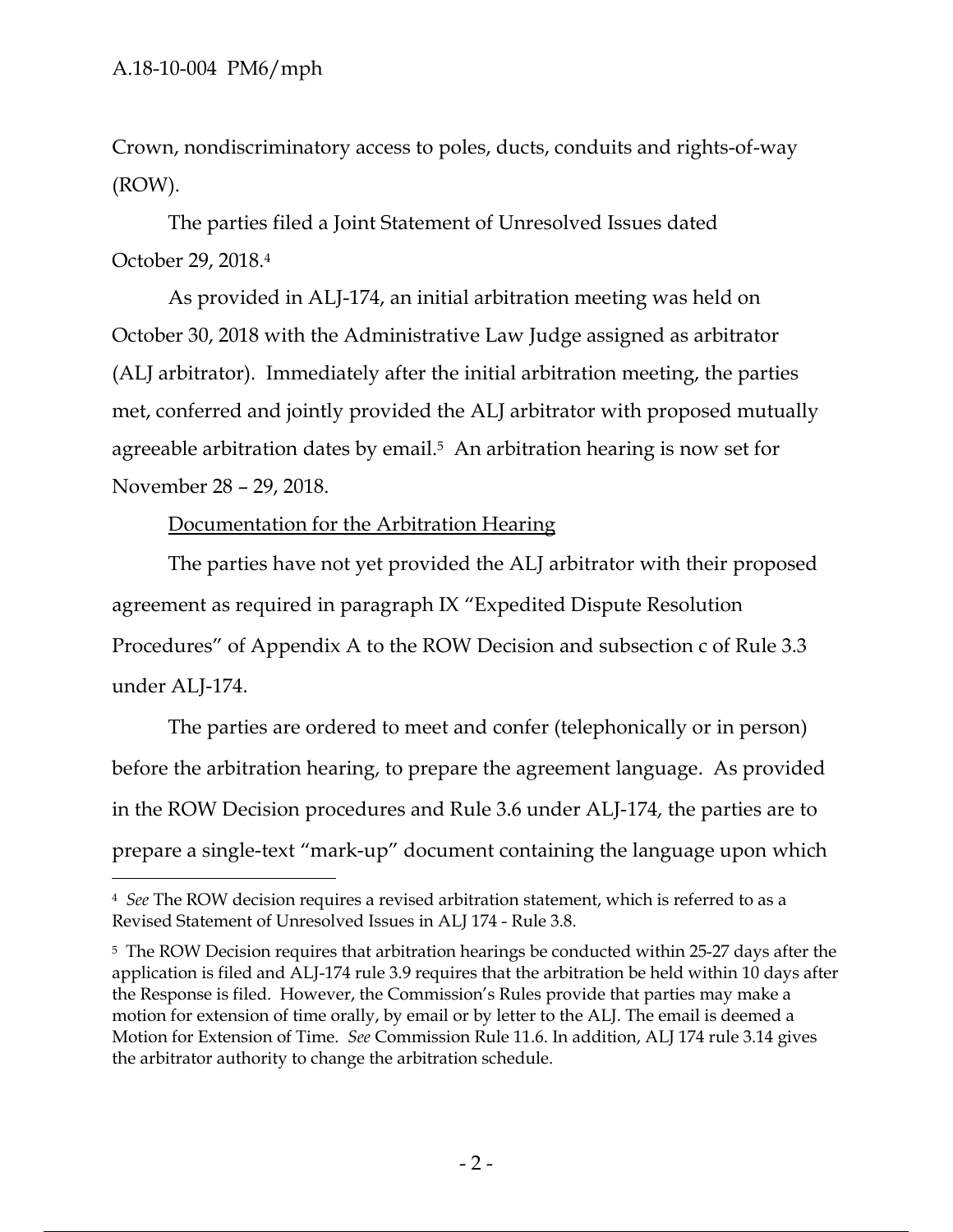the parties agree or disagree, with the applicant's (Crown's) proposed language bolded and the respondent's (PG&E's) proposed language underscored.6

#### Mark-Up Conference

The initial portion of the first day of the arbitration hearing shall be utilized as a mark-up conference, during which the ALJ arbitrator will hear the concerns of the parties, and endeavor to determine whether the parties can further resolve their differences. As the parties resolve their differences and reach agreement, the ALJ arbitrator will place such agreements on the record.

#### Limited Evidentiary Hearings

During the mark-up conference, if the parties identify factual issues that they are unable to resolve, the ALJ arbitrator shall convert the mark-up conference into limited evidentiary hearings. Such evidentiary hearings shall begin on the same day as the mark-up conference and shall continue the following day, as needed.

The mark-up conference and evidentiary hearing shall conclude within three days, unless the ALJ arbitrator determines otherwise.

<sup>6</sup> Rules 3.6 and 3.7 of ALJ-174, as well as the procedures under the ROW Decision, contemplate that the parties would meet and confer upon the mark-up document in order to prepare a revised statement of unresolved issues within 7 days of receiving PG&E's response. However, the parties may bring their revised statement of issues to the first day of the arbitration conference.